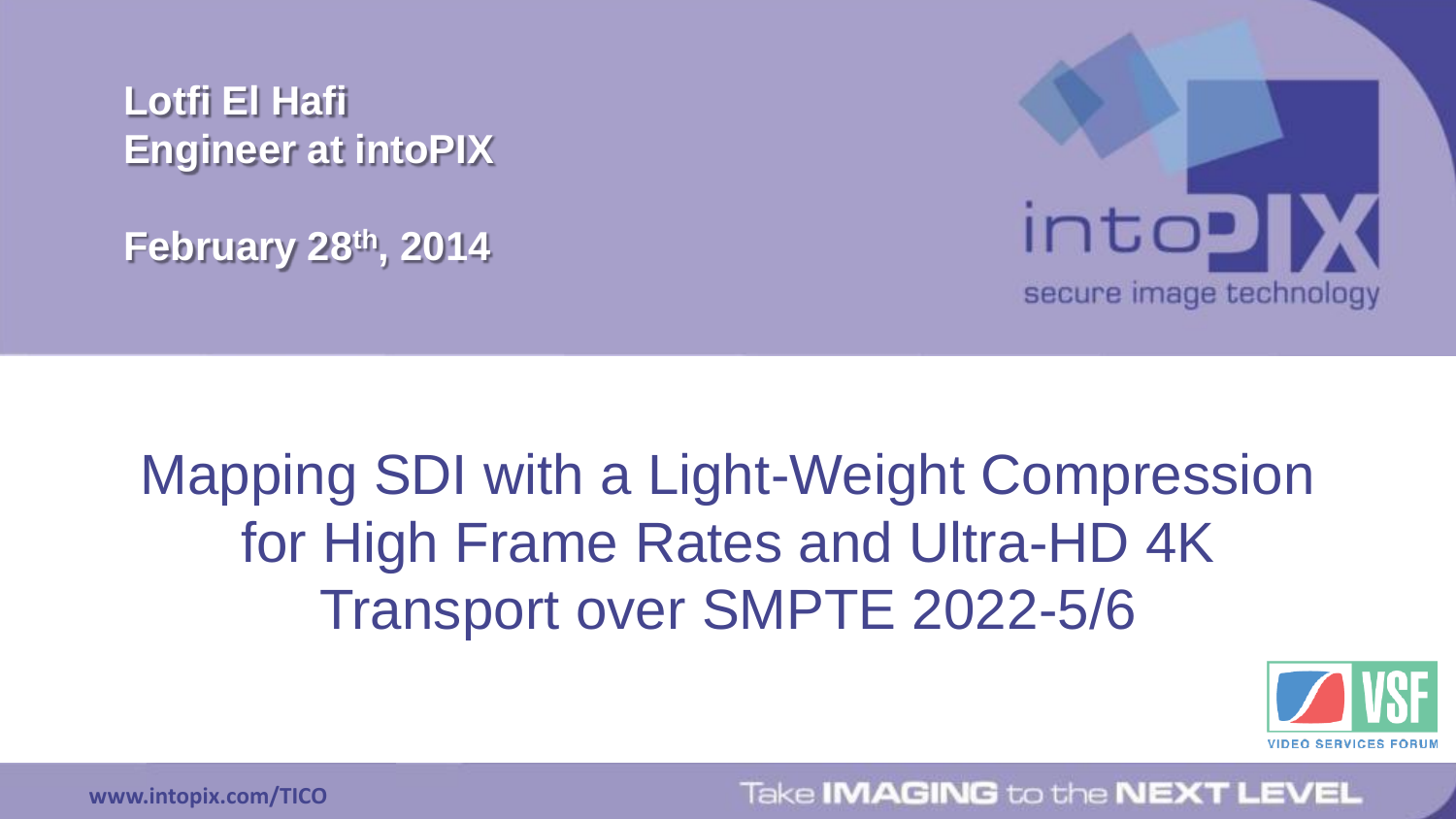# **Background**

## **•** intoPIX

- Leading technology provider of image compression technology
- Expert in JPEG 2000 IP-cores for FPGA
- Founded in 2006, based in Belgium

## **• Markets**

- Digital Cinema
- Broadcast
- Pro-AV
- Medical
- Aerospace
- **Military**





#### Take IMAGING to the NEXT LEVEL

#### **www.intopix.com/TICO**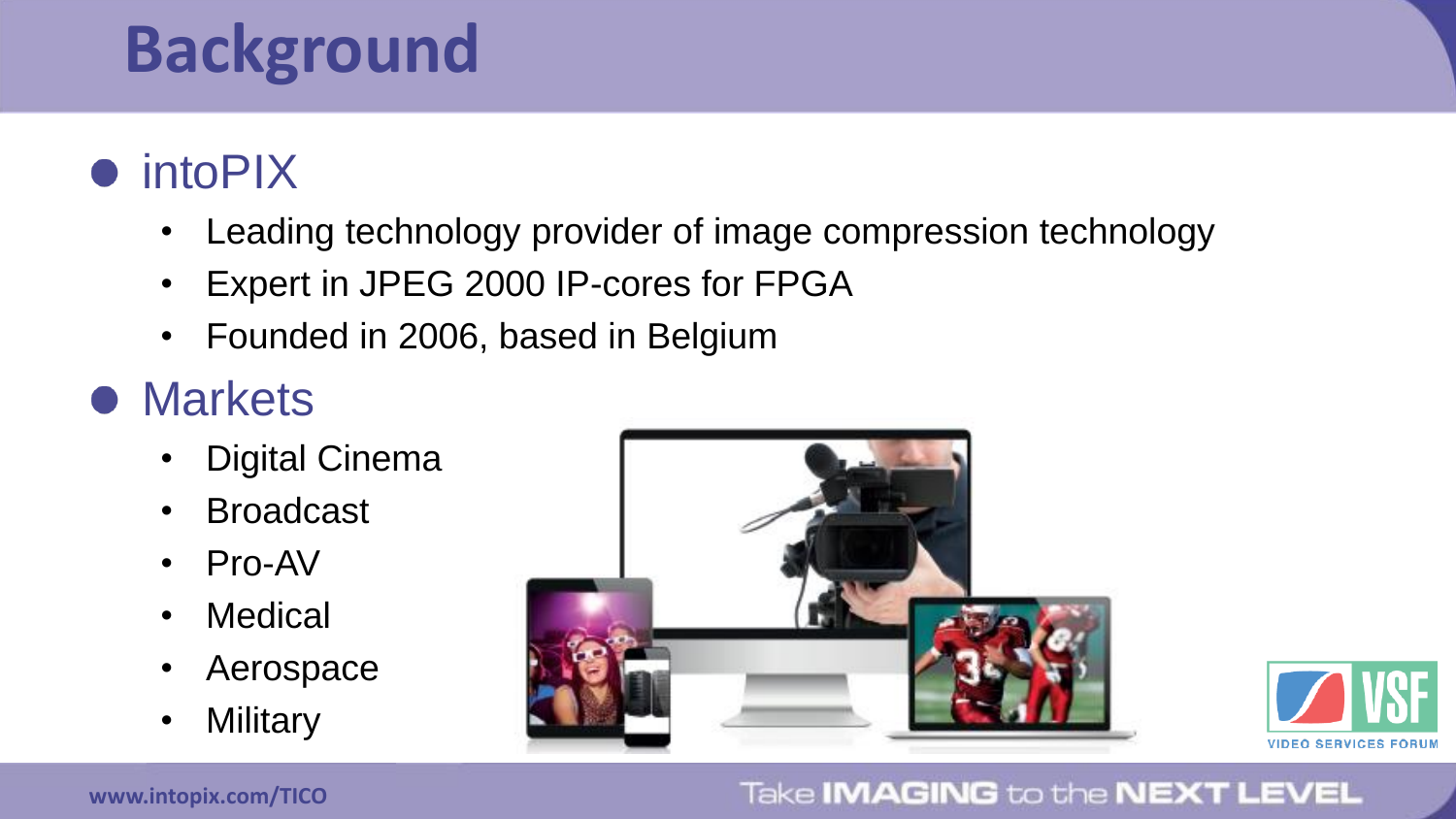# **Transporting Video** SDI

- SDI-based transport: the legacy workflow for broadcast
	- Point-to-point video transmission
	- Familiar, operational practice and interoperability
	- Transport uncompressed video, multiple compression cycles
	- Need for expensive dedicated hardware
- SDTI-based transport: a nice addition
	- SDTI (SMPTE 305M) uses standard SDI interfaces
	- Enables compression, less degradation through multiple I/O systems
- Interfaces deployed in broadcast facilities
	- HD-SDI (SMPTE 292M) =  $1.5Gbps$
	- 3G-SDI (SMPTE 424M) = 3Gbp
	- $\cdot$  (6G UHD-SDI (SMPTE 32NF-70) = 6Gbps)





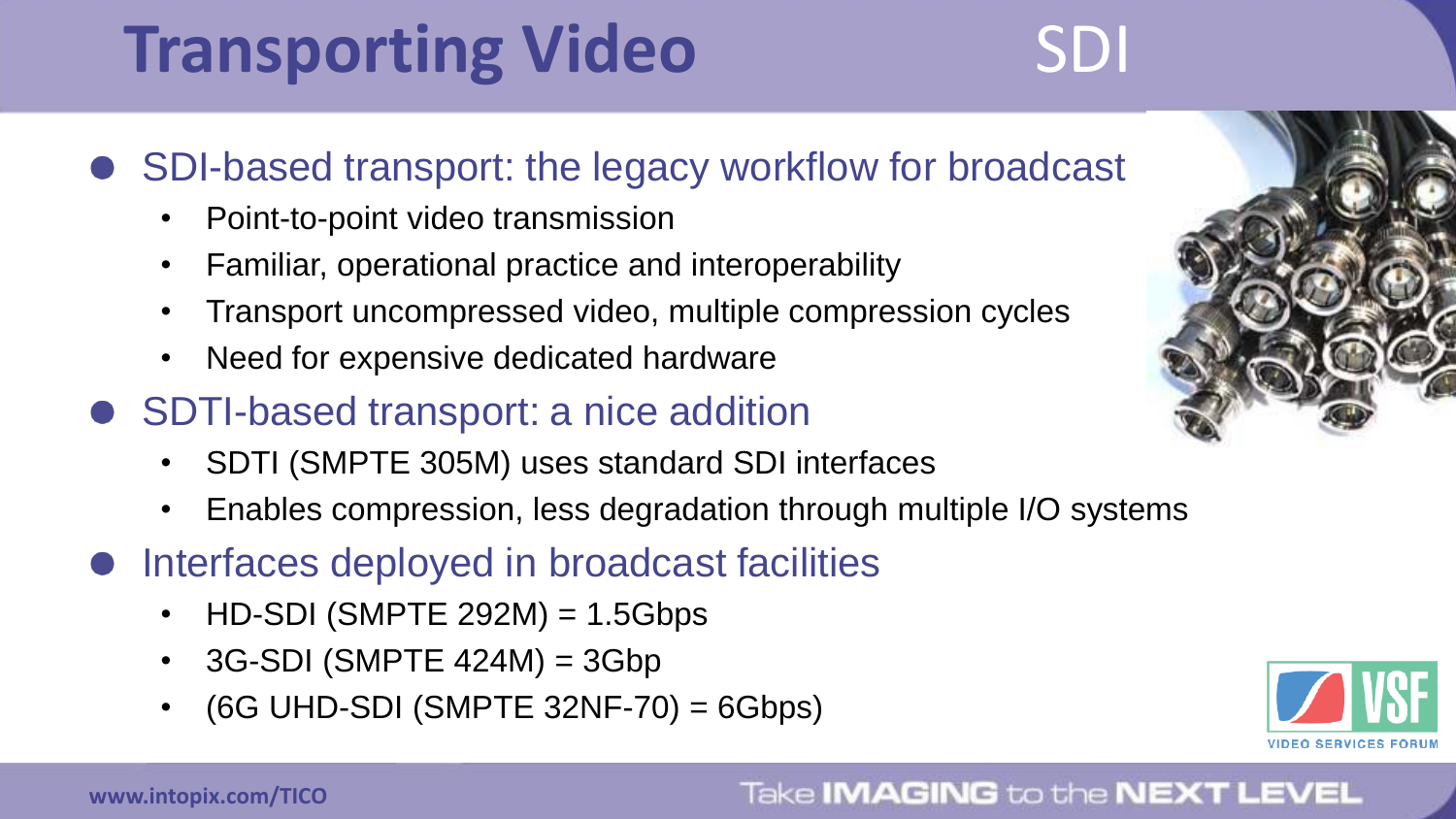# **Transporting Video IP**

• IP-based transport: a strong market trend in broadcast

- Packetized video transmission
- Use of COTS, standard IT technologies
- Reduction of cost, size, number of cables
- Agile, flexible, and scalable workflow
- Dealing agnostically with a multiplicity of formats
- Reconfiguring systems without changing physical configurations
- Ubiquitous accessibility

## ● Readily available interfaces

- 1GB Ethernet = 1Gbps
- 10GB Ethernet = 10Gbps



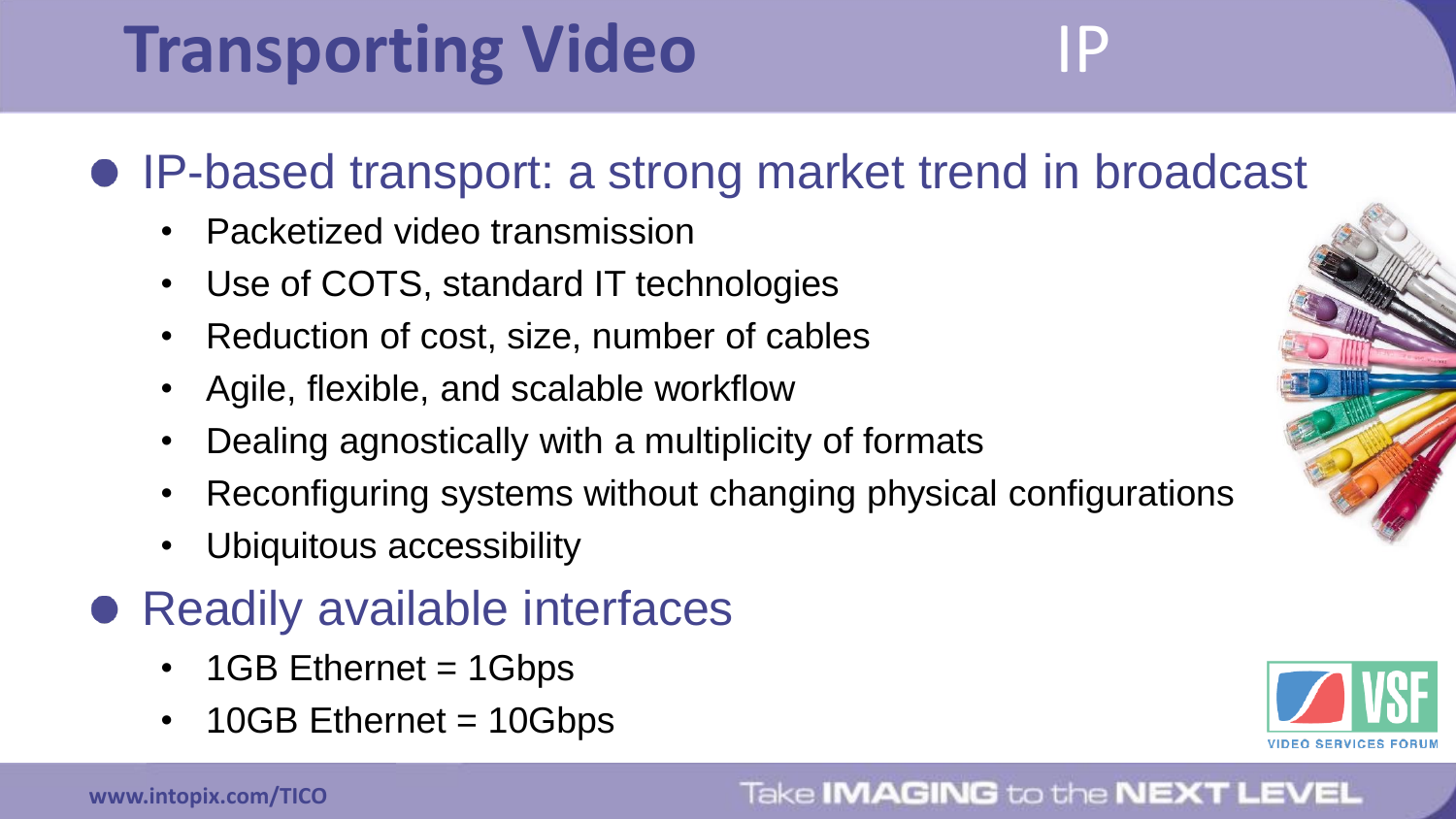



How to upgrade legacy SDI infrastructure in studios by taking advantage of an IP-based network while maintaining the operational practices of a SDI-based workflow?



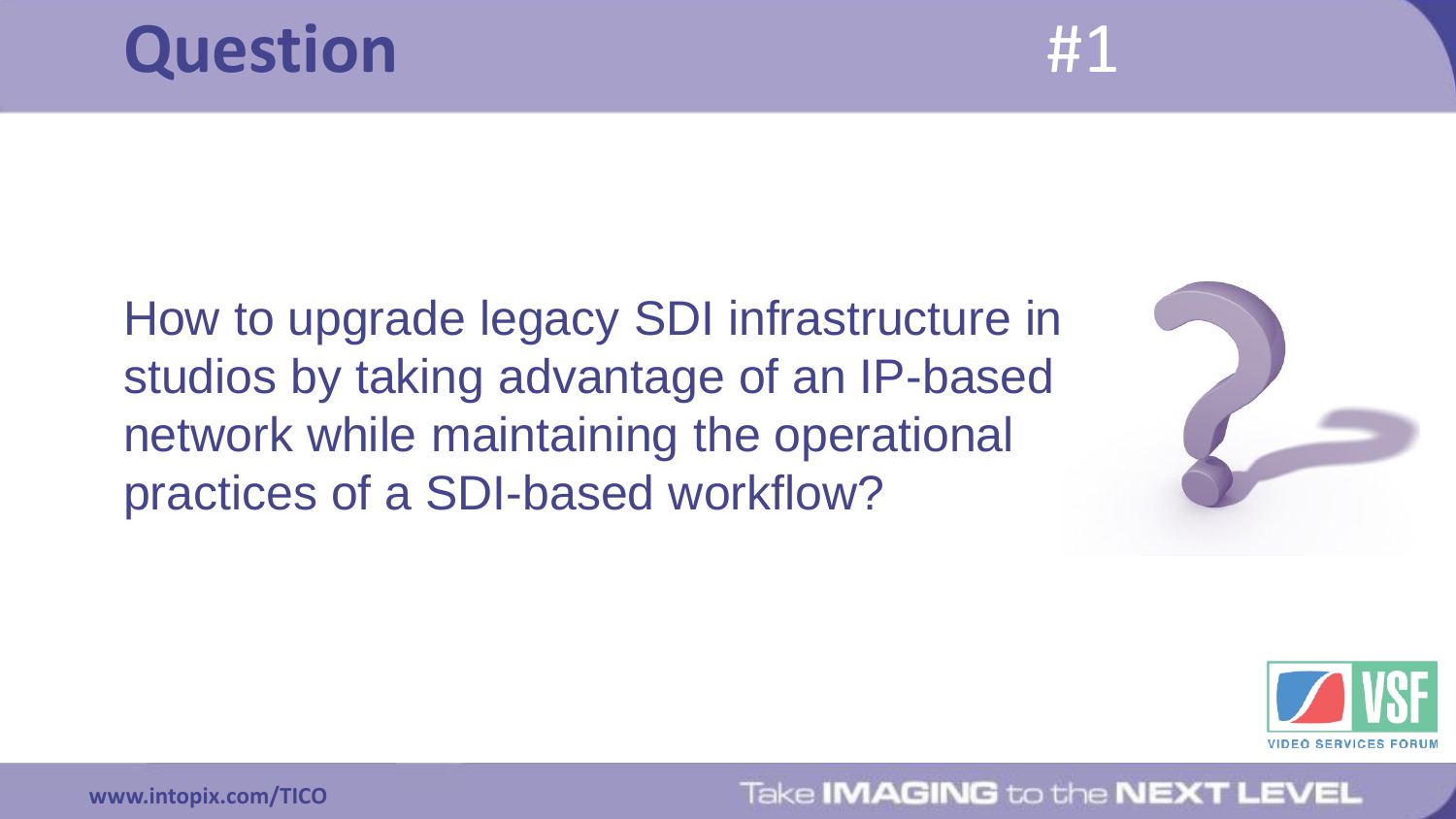# **Growing Bandwidth**

| <b>HD 1080160</b> | <b>HD 1080p60</b> | <b>HFR HD 1080p120</b> | Ultra-HD 4K 60fps |
|-------------------|-------------------|------------------------|-------------------|
| 1.5Gbps           | 3Gbps             | 6Gbps                  | $+12Gbps$         |
|                   | x2                | x4                     | х8                |
| <b>HD-SDI</b>     | 3G-SDI            | <b>10GB Ethernet</b>   |                   |

- Bandwidth requirements are growing fast
	- Higher video resolutions, frame rates to transport
	- Growing number of parallel streams to manage
- Uncompressed video distribution is a real challenge
	- HFR HD on a single 3G-SDI link
	- Ultra-HD 4K on a single 10GB Ethernet link

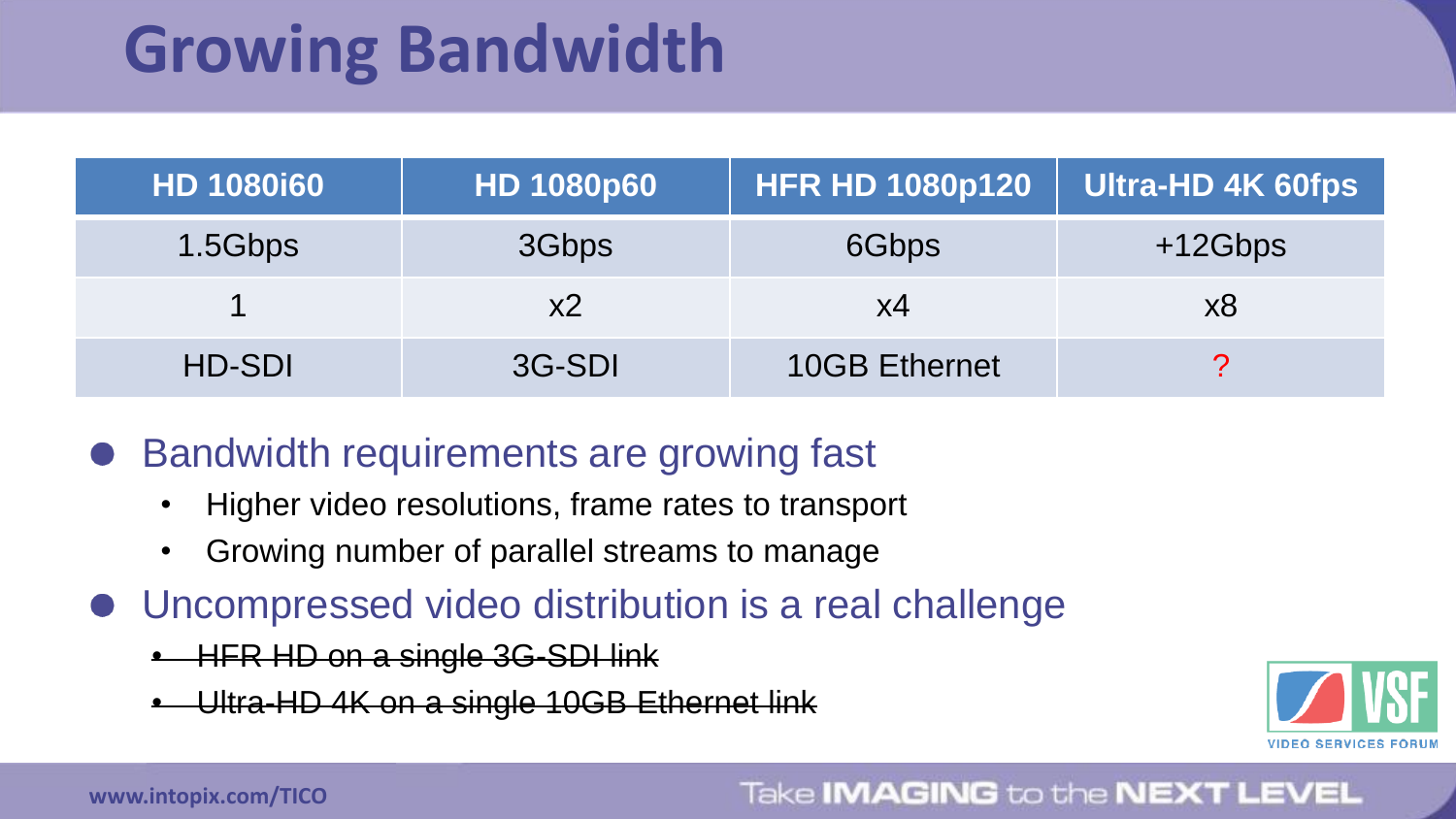



How to transport higher resolutions, frame rates and number of streams, basically more pixels, without compromising latency and visual quality?



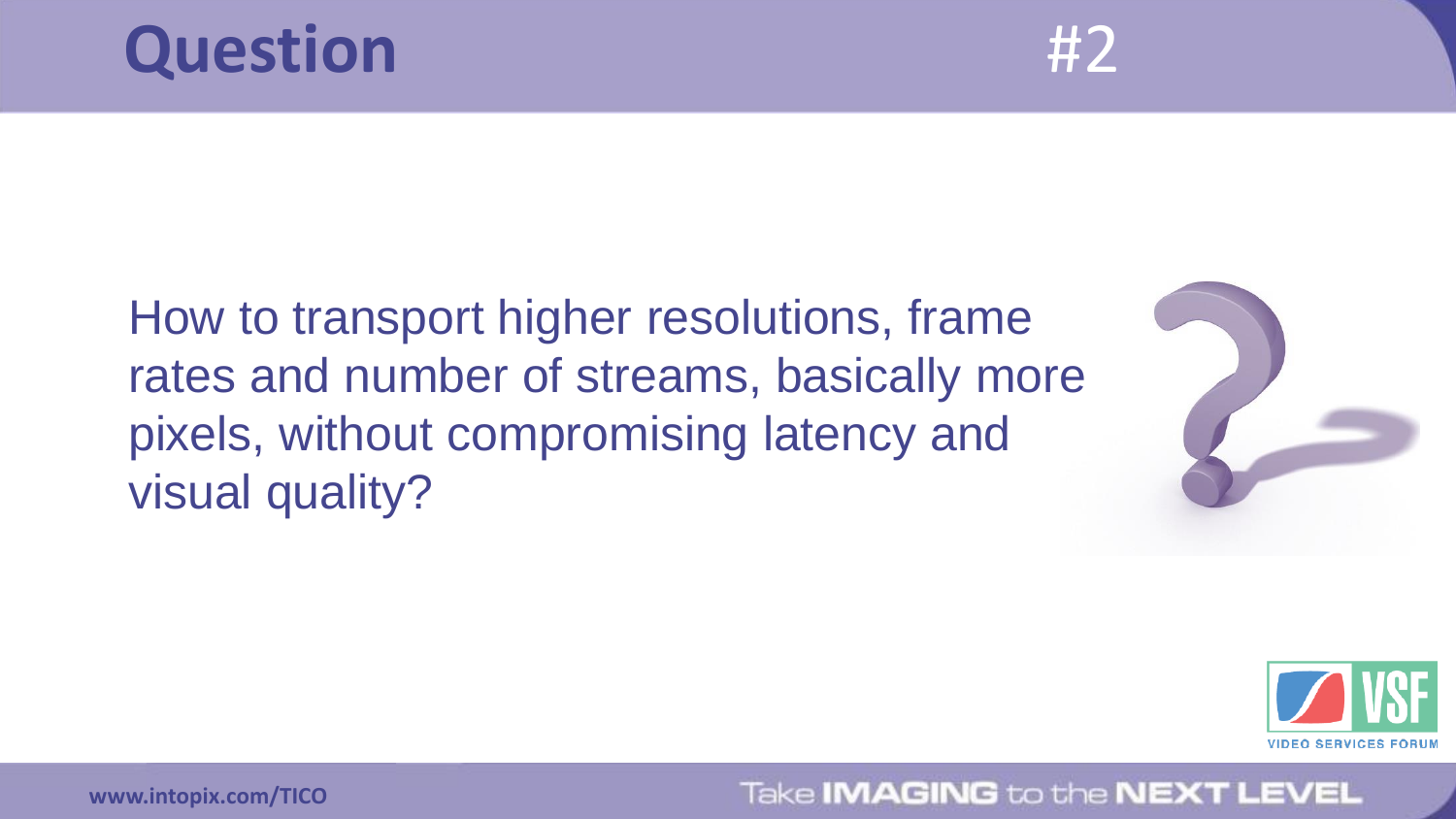# **Rising to the Challenge**

## • Reality facts

- Existing infrastructures (3G-SDI, 10GB Ethernet) limit the transport of higher quality video
- 10Gbps is practically the upper limit to transport video over a single link
- Broadcast industry has just upgraded from SDI to 3G-SDI and will face heavy investments to enable the transport of 4K video
- 3 keys to a smart solution
	- SMPTE 2022-5/6
	- SDI mapping
	- Light-weight compression

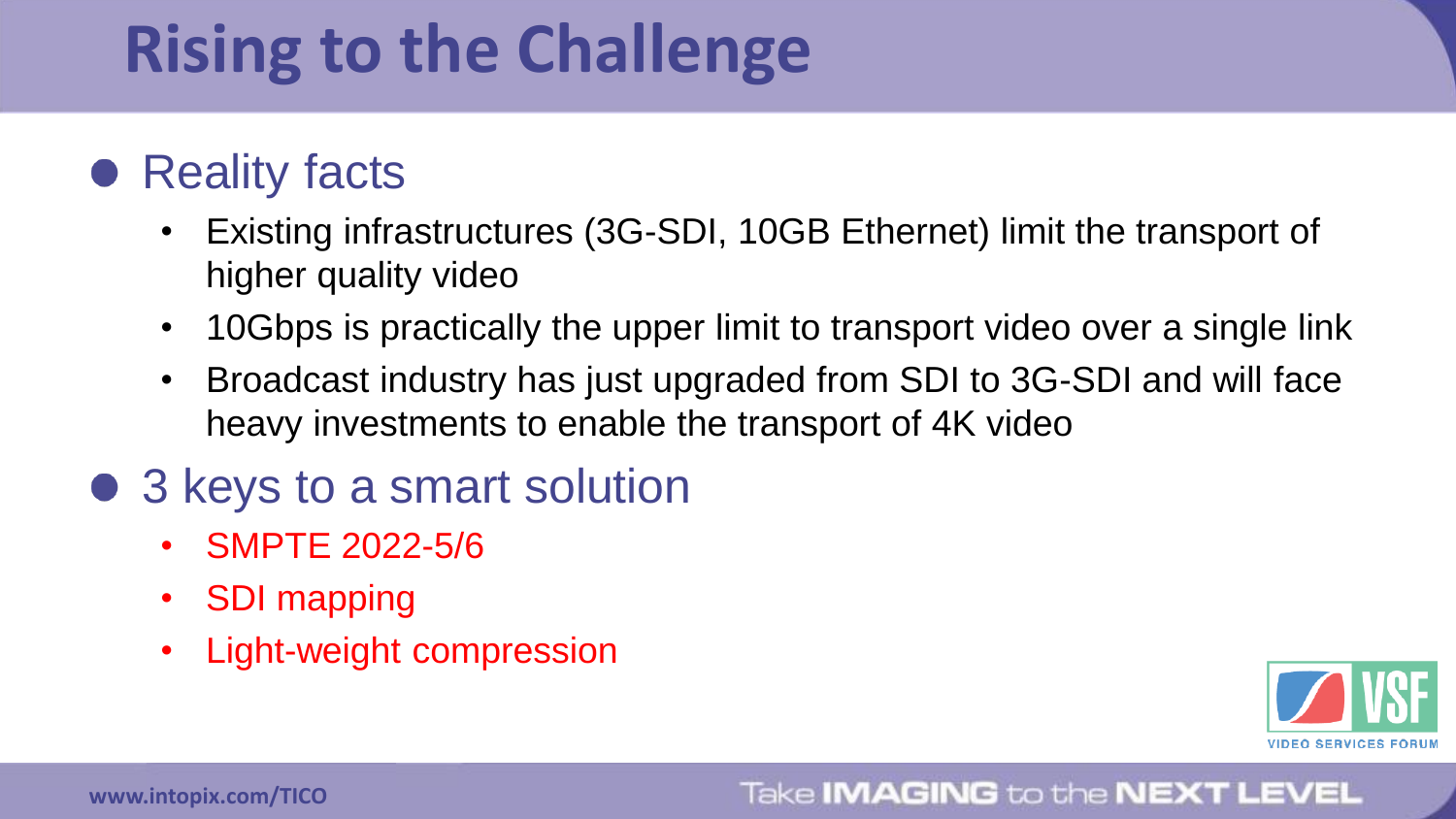# **SDI Mapping**

### • SMPTE 2022-5/6 standard

- Enables the mapping of raw SD/HD/3G-SDI video on Ethernet.
- Supports the transfer of compressed video if:
	- Less than one frame latency
	- Sufficient compression ratio to fit
	- Visually lossless picture quality
- Light-weight visually lossless guaranteeing compression at very low compression ratio with no impact on latency seems optimal to perfectly map SDI links over Ethernet

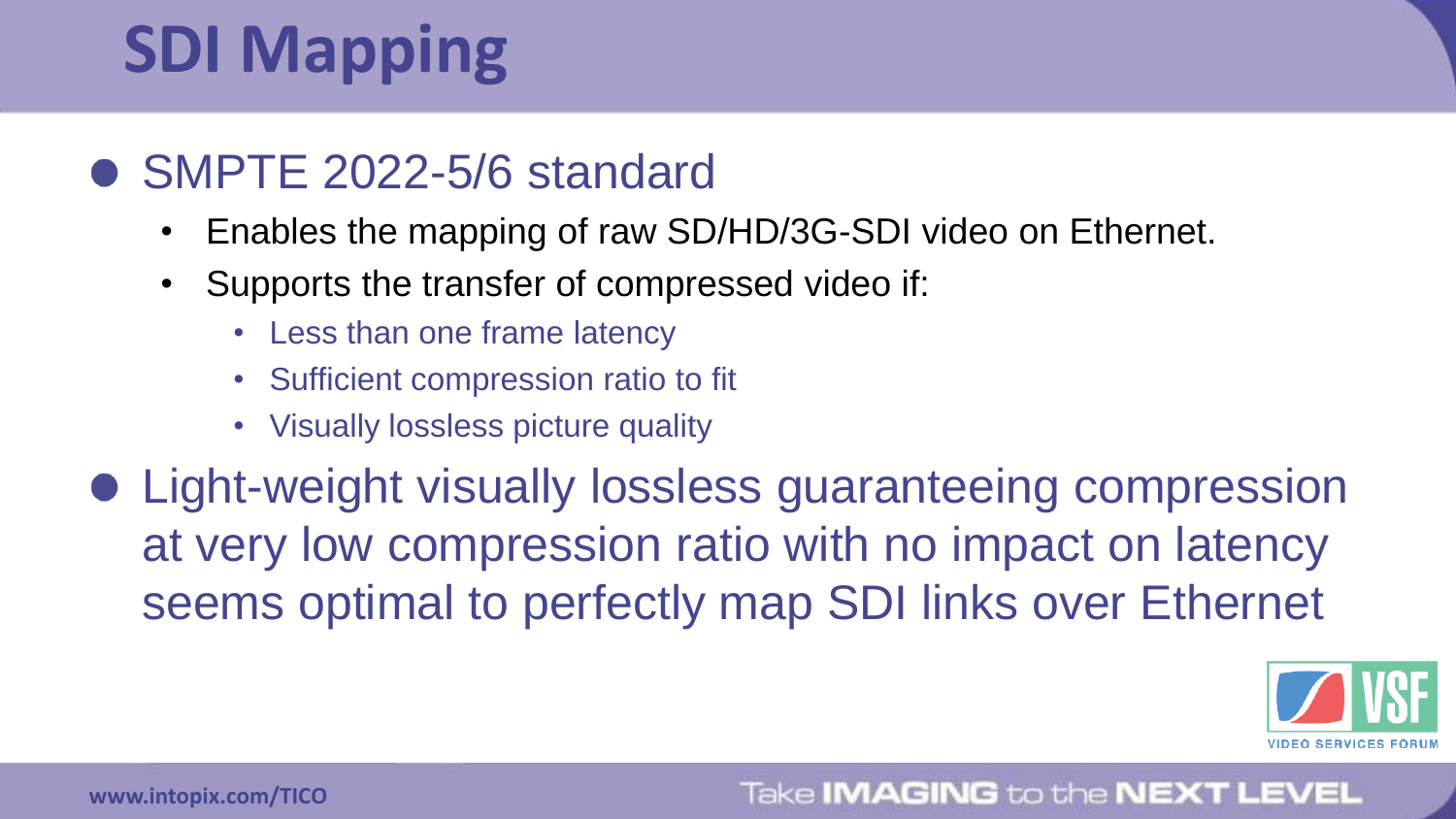## **Potential Uses Cases**

| <b>Content</b>       |                        | <b>Bitrate</b> | <b>Target</b> | <b>Ratio</b> |
|----------------------|------------------------|----------------|---------------|--------------|
| <b>Faster pixels</b> | <b>HFR HD 1080p120</b> | 6Gbps          | <b>HD-SDI</b> | 4:1          |
| More pixels          | Ultra-HD 4K 60fps      | 12Gbps         | 3G-SDI        | 4:1          |
| More streams         | 6 x HD 1080p60         | 18Gbps         | 10G-Eth       | 2:1          |

- Light compression at visually lossless ratios enables the transport of multiple video streams over a single 10GB Ethernet link
	- 3 Ultra-HD 4K streams
	- 6 HFR HD streams
	- 6 HD streams (half bandwidth)

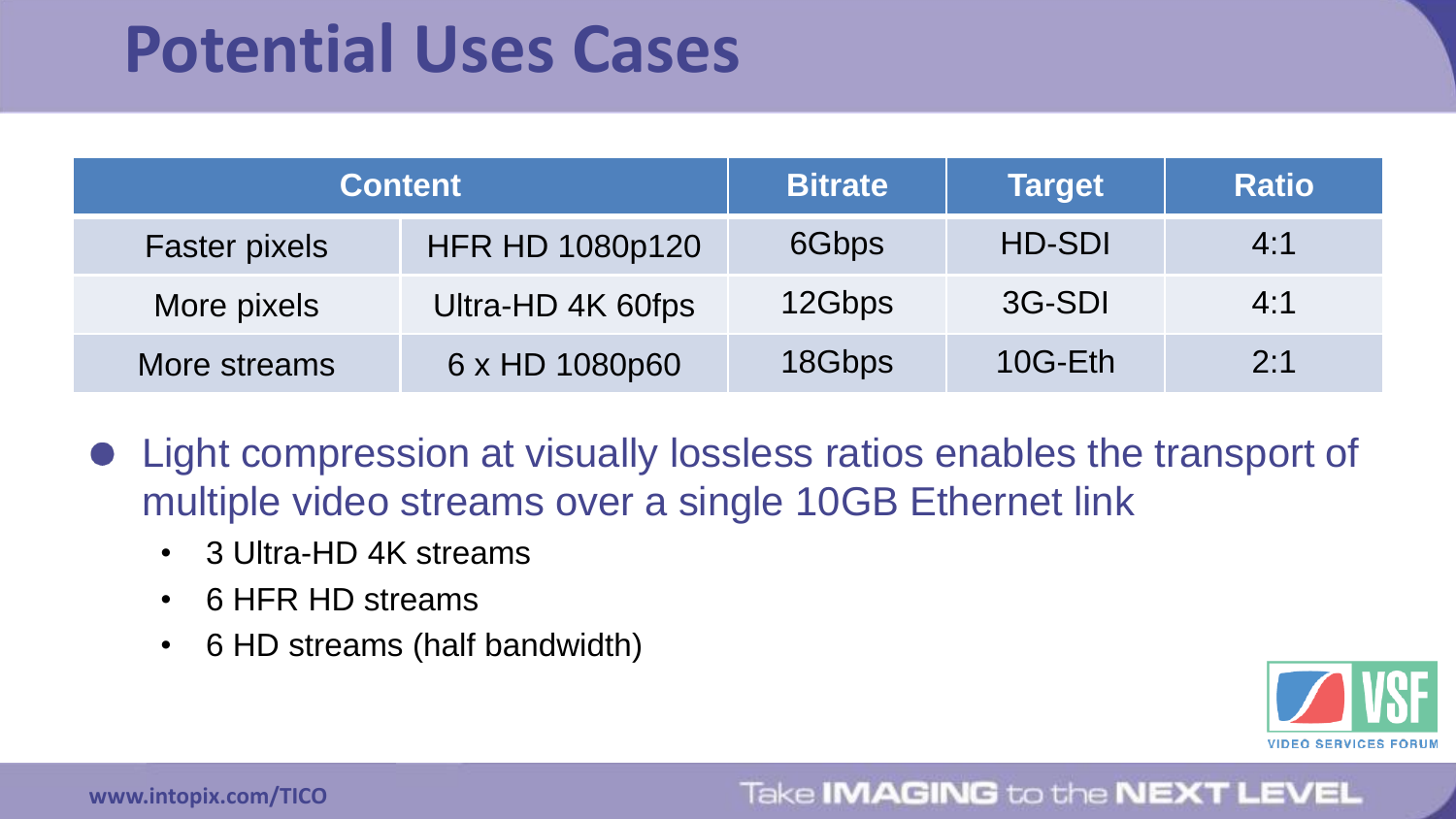# **Quick Upgrade** Chroma Subsampling

| <b>Subsampling</b> | <b>Description</b>                         | <b>Compression</b> |
|--------------------|--------------------------------------------|--------------------|
| 4:4:4              | <b>Full color resolution</b>               | 1:1                |
| 4.2.2              | Half horizontal color resolution           | 3:2                |
| 4:2:0              | Half horizontal, vertical color resolution | 2:1                |

Today 4:2:0 allows Ultra-HD 4K over 10GB Ethernet / HDMI 2.0

Because the human eye has lower acuity for color differences than for luminance, chroma subsampling achieves low compression ratios by simply dropping some color information

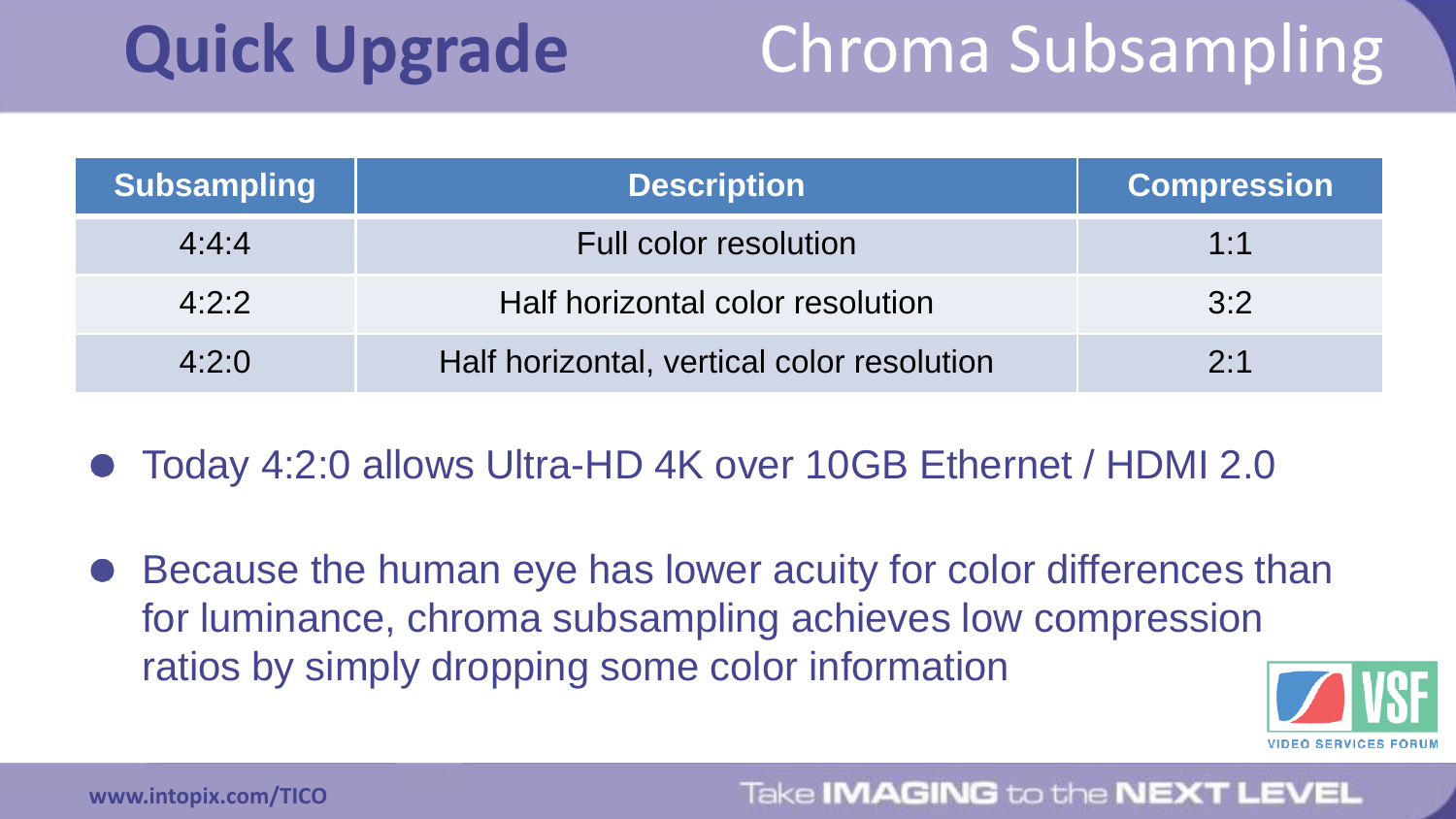## **Chroma Subsampling Limitations**

- Chroma subsampling requires little processing, but
	- 4:1 compression ratio is out of reach
	- 4:4:4 (digital cinema) and 4:2:2 (broadcast) are mandatory for industrial compliance
- Image compression can achieve better results visually

• Hence the need for a codec specifically designed to operate at low levels of compression, without compromising visual quality and latency

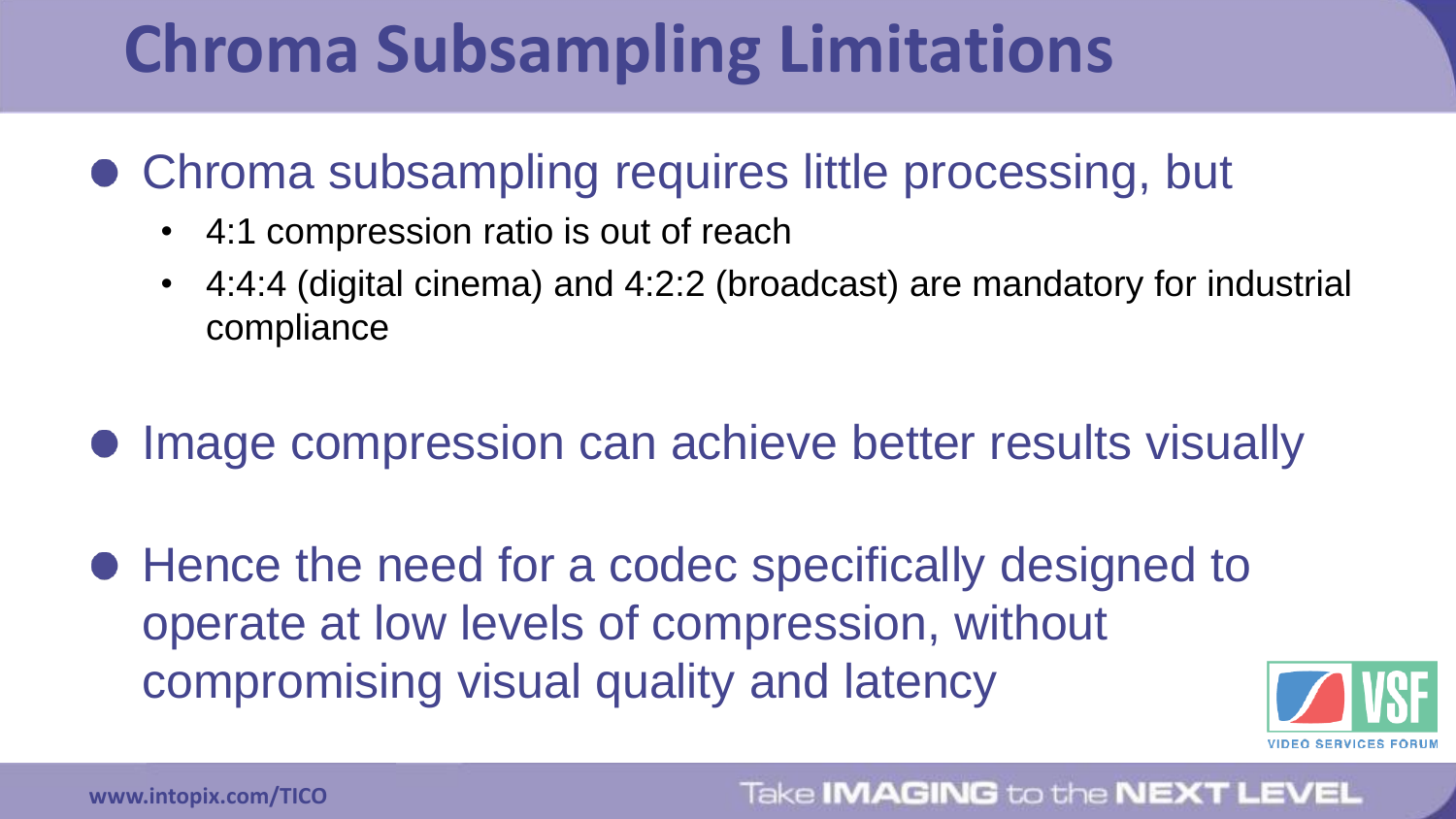# **Smart Upgrade TICO**

## • Introducing TICO

- Light-weight video compression
- Visually lossless compression
	- up to 4:1 ratio
- Fixed latency
	- 1 to 8 pixel lines
- Very low hardware requirements
	- No external memory
	- Low power consumption
- Wide range of formats
	- From mobile to 8K Ultra-HD
- Designed to be a standard for industry-wide support



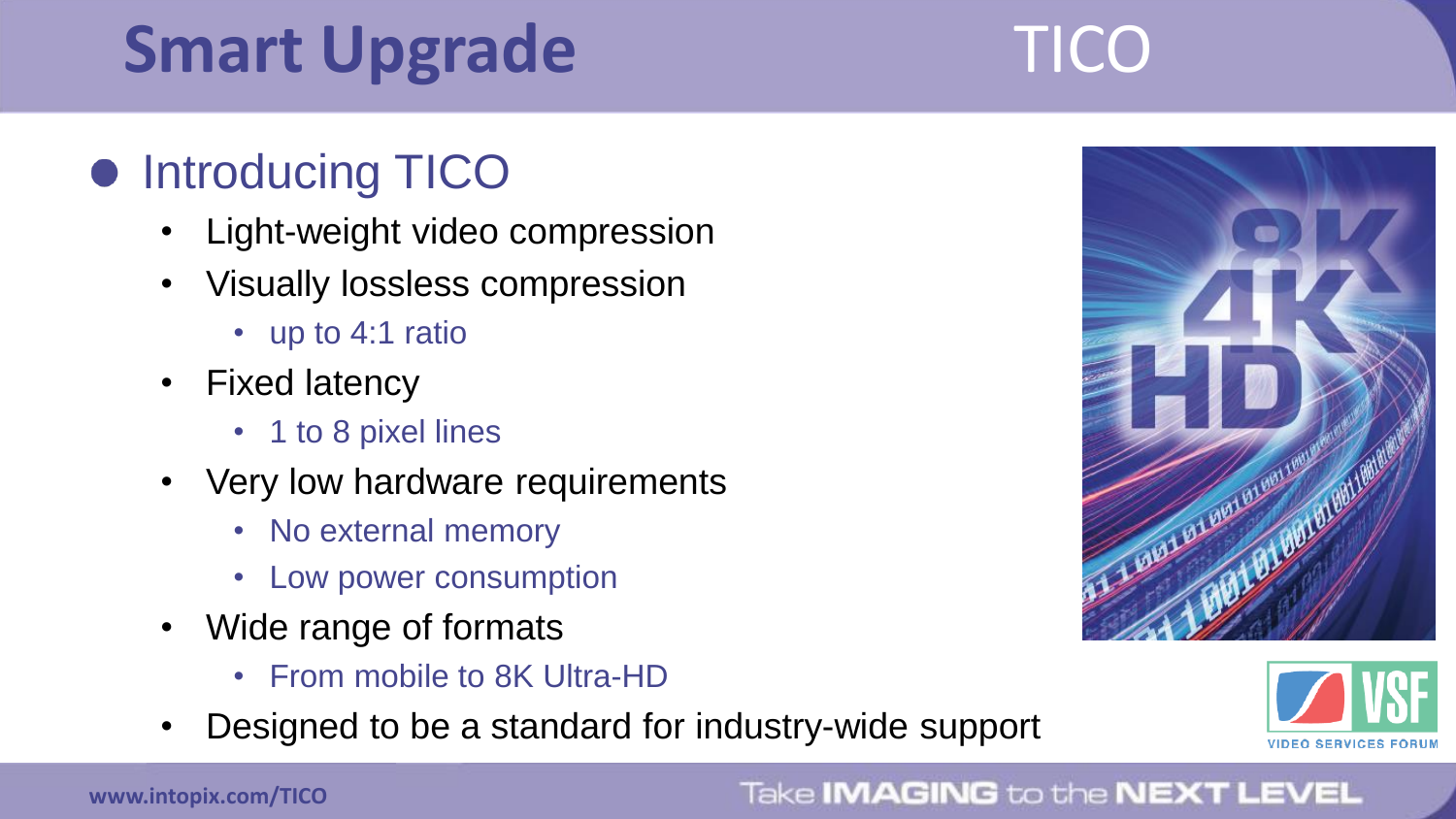## **Mezzanine Solution**

#### 10 Coding generations EBU UHD4K Set 422 10bit compressed at 2:1



- Robustness against multiple generations
	- Wavelet-based, sub-intra frame compression
	- Constant quality through multiple encoding/decoding passes
	- No interference with the final compression format used for delivery

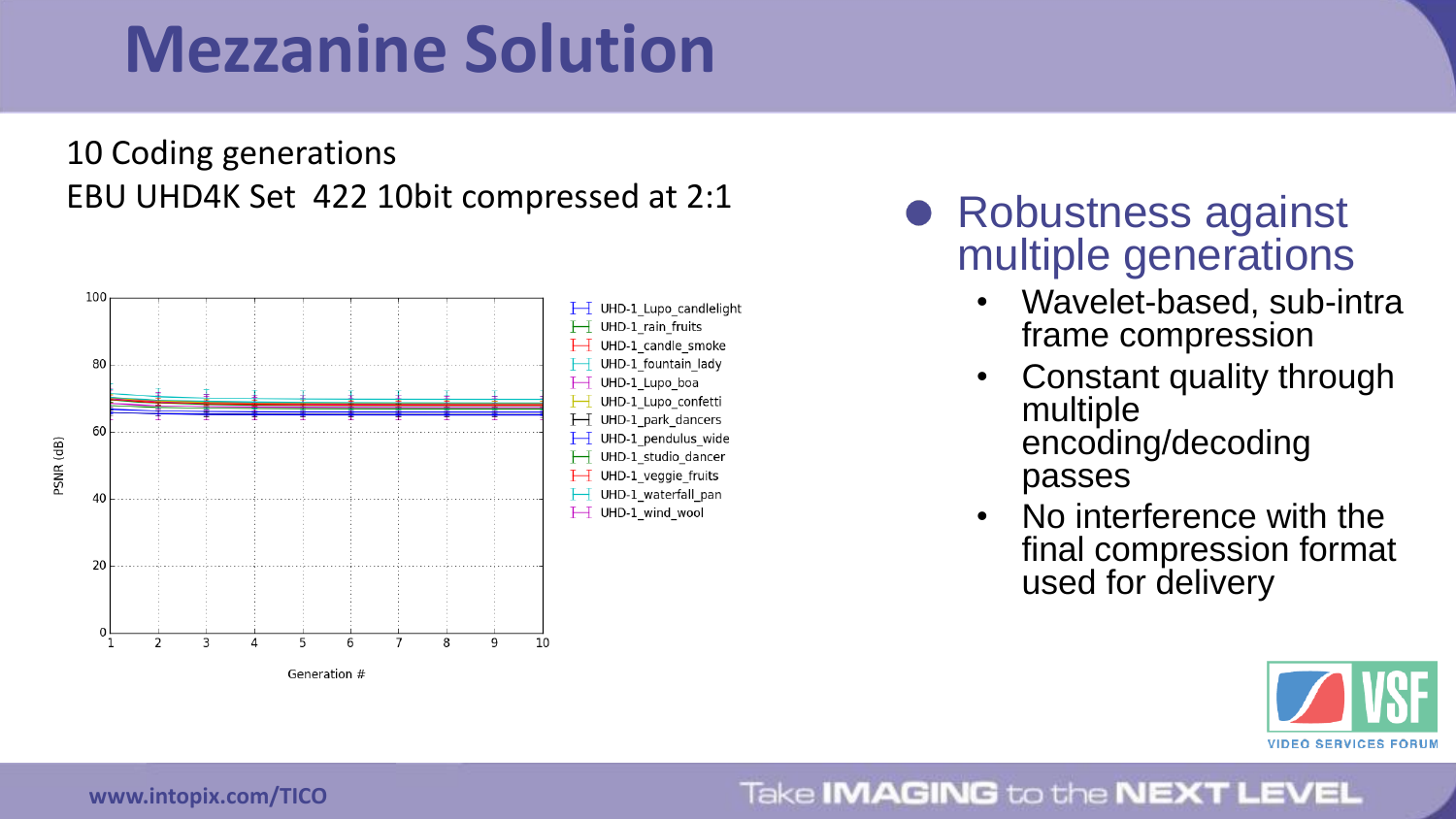

Using a light-weight video compression, such as TICO, over SMPTE 2022-5/6 through SDI mapping is a smart upgrade path to manage higher resolutions, frame rates and number of streams while assuring visual quality and very low hardware complexity and cost

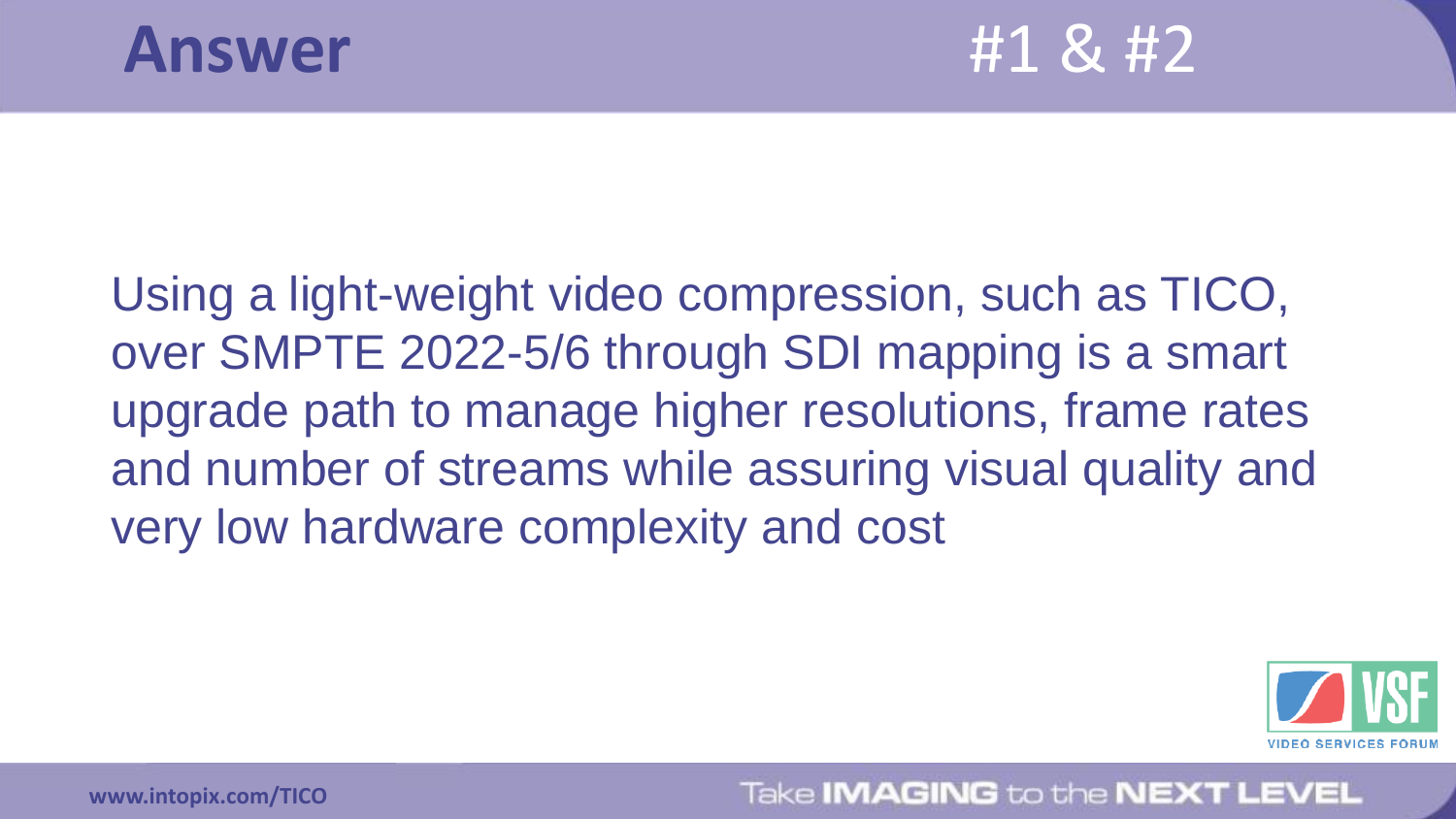## **Future Demonstrations**

### ● Macnica SMPTE 2022-5/6

• video over IP reference design

- The new disruptive light compression technology
- TICO 3G-HD and Ultra-HD 4K transport over 10GB Ethernet